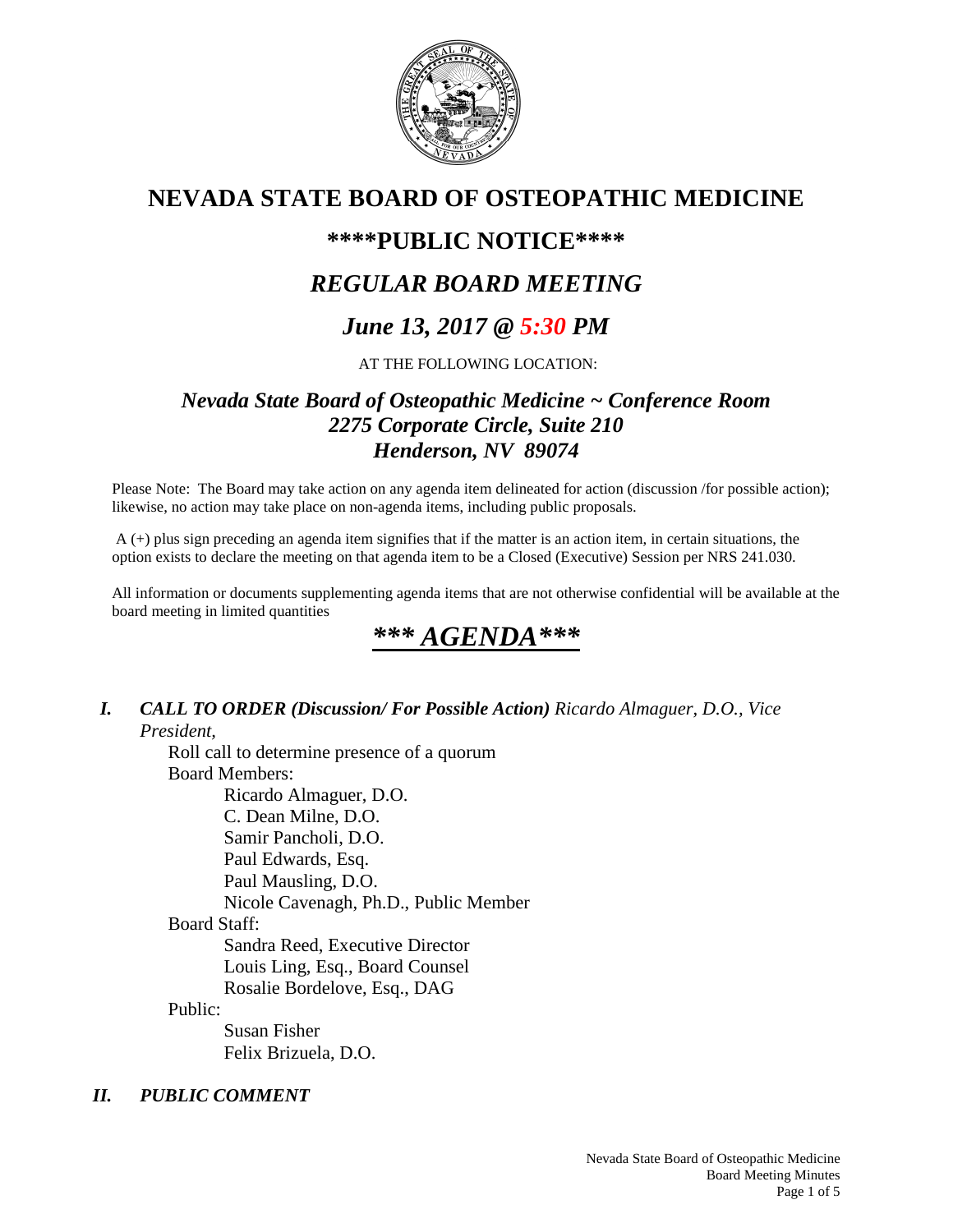**NOTE**: *Prior to the commencement and conclusion of a contested case or a quasi-judicial proceeding that may affect the due process rights of an individual, the board may refuse to consider public comment. See NRS 233B.126*  No Comments.

*III. APPROVAL OF BOARD MEETING MINUTES FROM MAY 9, 2017 (Discussion/For Possible Action) Ricardo Almaguer, D.O., Vice President*  Dr. Milne made a motion to approve the minutes from 05/09/17; seconded by Dr. Cavenagh. There being no discussion, the minutes were approved by the Board.

#### *IV. CONSENT AGENDA TO GRANT LICENSURE FOR OSTEOPATHIC PHYSICIANS & PHYSICIAN ASSISTANTS (Discussion/ For Possible Action) Ricardo Almaguer, D.O., Vice President*

Under this item the Board may consider the recommendations of the Executive Director and/or President/Vice President to grant licensure to the below listed applicants. The Board may remove any applicant's name from the consent motion, but may not discuss the contents of the application for licensure without the applicant present following proper notice pursuant to the open meeting law.

Consent agenda to grant FULL LICENSURE to the following applicants:

#### **EFFECTIVE 06/13/17:**

#### **Osteopathic Physician Name Specialty**

Salvatore Labruzzo, D.O. Diagnostic Radiology Jessica Leduc, D.O. Emergency Medicine Randi Lindstrom, D.O. Emergency Medicine Steven Loescher, D.O. Emergency Medicine Charles Stahlmann, D.O. Internal Medicine Bavand Youssefzadeh, D.O. **Ophthalmology** 

Aaron Butcher, PA-C Jeff Nelson, D.O. Ashley Thompson, PA-C None – Active Not-Working

#### **EFFECTIVE 07/01/17:**

#### **Osteopathic Physician Name Specialty**

Charlene Adrian, D.O. Internal Medicine Justine Brink, D.O. Neurology Alireza Habibi, D.O. Pediatrics Jennifer Harrison, D.O. **Internal Medicine** Marianne Hazelitt, D.O.<br>
Lynda Hoang. D.O.<br>
Internal Medicine<br>
Internal Medicine Lynda Hoang, D.O. Robert Howard, D.O. **Orthopedic Surgery** Majid Kianmajd, D.O. General Surgery David Kramer, D.O. **Family Medicine** Michael Lundberg, D.O. Emergency Medicine Leslie Massey, D.O. **Internal Medicine** David Norton, D.O. Psychiatry Jennifer Peterson, D.O. Dermatology Caleb Pinegar, D.O. **Orthopedic Surgery** 

# **Physician Assistant Supervising Physician**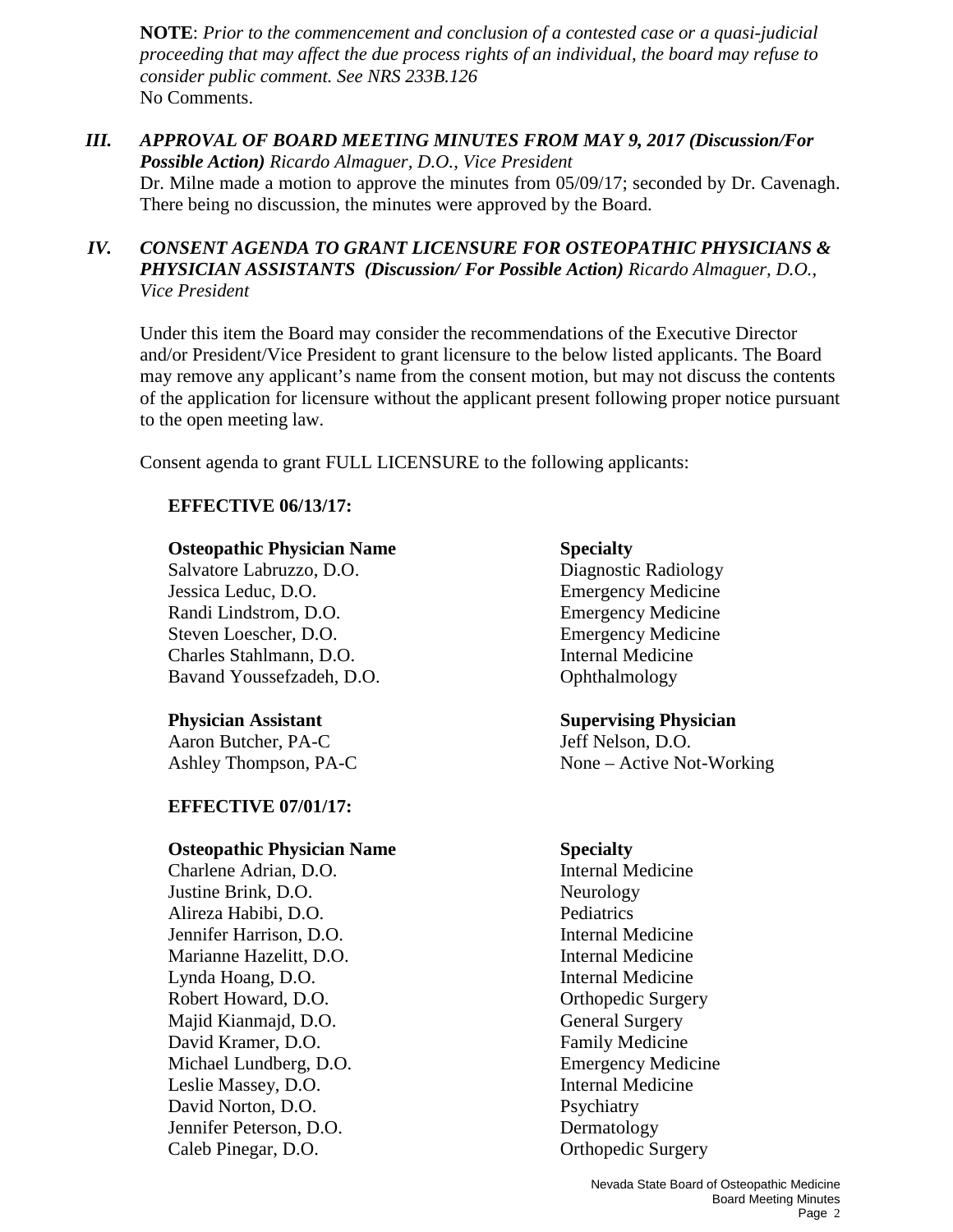Hooman Sazegar, D.O. Internal Medicine Karim Sirsy, D.O. **Family Medicine** Yolanda Suarez, D.O. **Family Medicine** Michael Tang, D.O. **Emergency Medicine** Sam Zand, D.O. Psychiatry

#### **Special Licenses NRS.633.411**:

Roya Mahana, D.O. Kingman/Sunrise

Priyanka Attri, D.O. Valley Hospital – Internal Medicine Shanna Marie Baltar, D.O. UNRSOM - Internal Medicine Nelly Chow, D.O. **Mountain View – General Surgery** Scott Daly, D.O. Mountain View – General Surgery James Dee, D.O. Mountain View – General Surgery Tallan DePriest, D.O. Mountain View – Transitional John Hendleman, D.O. Southern Hills – Family Medicine Hannah Hosotani, D.O. UNLVSOM Family Medicine Trevor Houston, D.O. UNLVSOM Internal Medicine Carter Kaminski, D.O. UNLVSOM General Surgery Jason Lao, D.O. UNLVSOM Family Medicine Vincent Lau, D.O. Mountain View – Transitional Kuanchang Lu, D.O. UNLVSOM Family Medicine Kirsten Nathan, D.O. Valley Hospital – Internal Medicine Adam Reno, D.O. UNRSOM Family Medicine Nicholas Schulack, D.O. UNLVSOM Emergency Medicine Serena Shen, D.O. Valley Hospital – Family Medicine Katherine Specht, D.O. Mountain View – General Surgery John Vu, D.O. Valley Hospital – Internal Medicine Kenney Vu, D.O. Mountain View – Transitional Samantha Vu, DO Mountain View – Transitional Jennifer Waite, D.O. Southern Hills – Family Medicine

Motion to approve full licensure by Mr. Edwards; seconded by Dr. Cavenagh. There being no discussion, the Board approved granting full licensure.

*V. +CONSIDERATION OF APPLICATION FOR FULL LICENSURE FOR OSTEOPATHIC PHYSICIAN FELIX BRIZUELA, D.O., (personal appearance), (Discussion/For Possible Action/Board may go into closed session pursuant to NRS 241.030 to move to a closed session because the discussion may involve this applicant's character, alleged misconduct, professional competence, or similar items). Ricardo Almaguer, D.O., Vice President* 

Dr. Almaguer asked Dr. Brizuela to explain the Board action in 1991 in New Jersey when he was reprimanded for practicing without a license. Dr. Brizuela explained that he was in his third year of his residency program and was working as a medical aide at a diagnostic center. He applied for a full license while completing his residency. The New Jersey Board found that he was practicing without a license and was fined and required to take an ethics course. Dr. Brizuela stated that his duties were to place the patients in their rooms and take their blood pressure and temperature. Dr. Milne asked if the Board had anything from New Jersey regarding this settlement. Dr. Pancholi asked if there were other elements to the complaint because what he explained that he performed with patients does not correlate with practicing without a license. Dr. Brizuela stated that an attorney told him that in New Jersey's residency program, one should not practice in any type of medical care. Dr Pancholi asked if he was supervised at the time. Dr. Brizuela explainted that he was supervised at all times. Dr. Brizuela said he would send the Board a copy of the consent order from New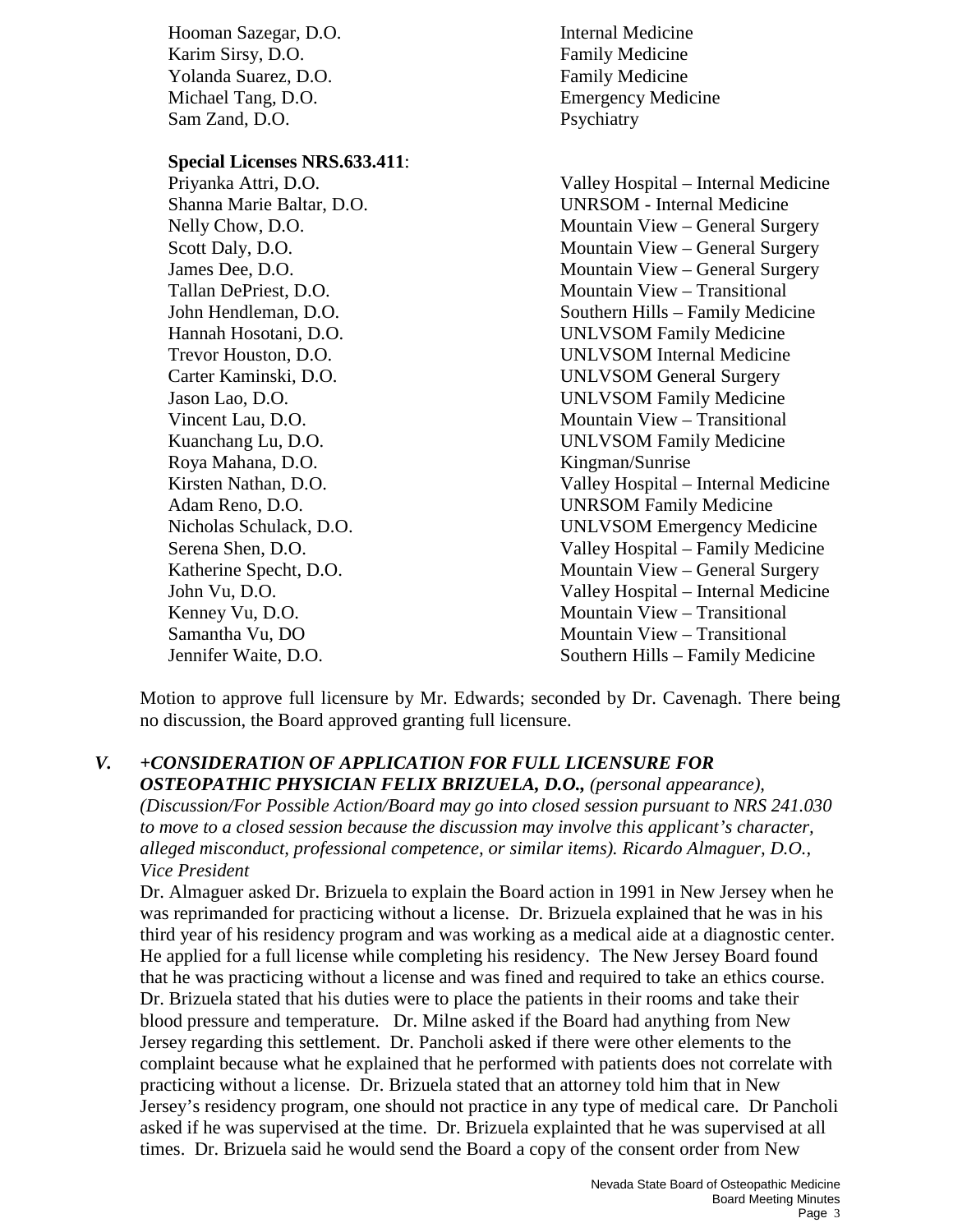Jersey. Dr. Brizuela stated that his license had expired in New Jersey. Dr. Almaguer asked Dr. Brizuela to explain the West Virginia Board disciplinary action that occurred in 2016. Dr. Brizuela explained that West Virginia required that patients on opioids must be seen each month, but he was seeing the patient every 2-3 months. He stated that he had paid his fine, took an ethics course, and had his patient charts reviewed by the Board for one year. He stated that he no longer prescribed schedule II controlled substances. He had not received a confirmation yet that he had satisfied his Board order from West Virginia. Dr. Milne asked what Dr. Brizuela would be doing if he was approved for a license in Nevada. He responded that he would practice telemedicine in neurology. Dr. Milne made a motion to table the aplication for a license to obtain further information; seconded by Dr. Cavenagh, and approved by the Board.

#### *VI. DISCUSSION/UPDATES/2017 LEGISLATION regarding any bills as may require the Board's review, discussion, or potential position, (Discussion/For Possible Action), Ricardo Almaguer, D.O., Vice President*

Susan Fisher, Board lobbyist, explained that the Governor had until June  $16<sup>th</sup>$  to either sign or veto bills. The Board was presented with a list of the bills to be either signed or vetoed. Ms. Fisher summarized several of those bills. She stated that Assembly Bill 339 was important to the Board, since it satisfied the requirements of the FBI regarding fingerprint reports and allows the Board to participate in the Interstate Medical Licensure Compact as a state of principal licensure. Ms. Fisher described the components of Assembly Bill 284, which would have allowed physician assistants to obtain only one license by either the medical or osteopathic Board; but would be recognized by both Boards to work under either a medical or osteopathic physician supervisor. The bill, however, did not pass the legislature. Senate Bill 210, which allowed the practice of anesthesia assistants, was passed unanimously in the committees and the senate; but, once it was heard in the assembly it was never actually brought up for a vote and died. Assembly Bill 105, regarding mandatory Continuing Medical Education credits for suicide prevention and awareness was signed by the Governor. Ms. Fisher commented that Assembly Bill 403 should never have been introduced, as it was not a good bill for licensing Boards. It would have allowed the legislative commission to suspend or remove pre-existing Board and other regulations. The bill passed with split votes in the senate and assembly, but the Governor vetoed the bill upon the request of several occupational licensing boards, including the Board. She continued, stating that Senate Bill 69, which passed, allows the Governor to issue an executive order directing a regulatory body to expedite action for licensure applications. It also allows licensure by endorsement. The Board supported the bill. Senate Bill 101 was passed, which allows traveling physicians to treat injured athletes without notifying a Board that they are practicing medicine; however, they are limited to practicing on the field and not able to follow that patient to a hospital. This allowance is only effect for ten days; otherwise, they must notify the local licensing Board to request a 20-day extension. The same type of law is currently in effect in 31 other states.

#### *VII. CONSIDERATION/ACTION TO GRANT THE ISSUANCE OF COST OF LIVING INCREASE TO STAFF EFFECTIVE JULY 1, 2017, (Discussion/For Possible Action) Ricardo Almaguer, D.O., Vice President*

Dr. Cavenagh made a motion to approve a three percent (3%) cost of living increase, seconded by Dr. Milne, and approved by the Board.

#### *VIII. EXECUTIVE DIRECTOR'S REPORT*

- a. Financial Statement
- b. Licensing
- c. Interstate Medical Licensure Compact (IMLC) update. The IMLC is in the process of hiring an Executive Director. The Nevada legislature approved an